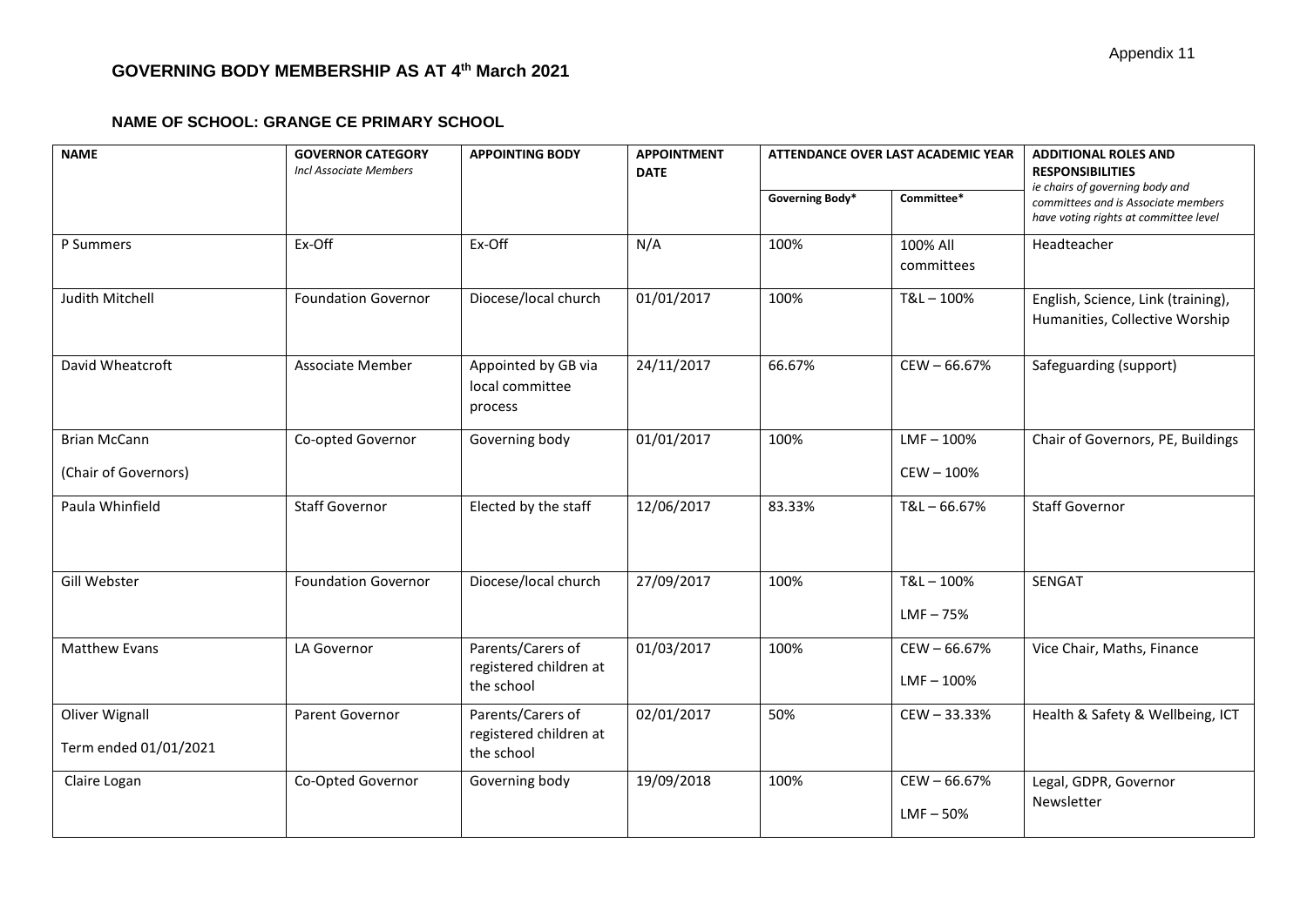| Pippa Eccles   | <b>Parent Governor</b> | Parents/Carers of<br>registered children at<br>the school | 18/11/2018 | 100% | CEW - 66.67%                            | Safeguarding & Prevent |
|----------------|------------------------|-----------------------------------------------------------|------------|------|-----------------------------------------|------------------------|
| Helen Francis  | Co-opted Governor      | Governing Body                                            | 25/11/2020 |      | T&L                                     |                        |
| Paul Johnson   | <b>Parent Governor</b> | Parents/Carers of<br>registered children at<br>the school | 01/01/2021 |      | T&L                                     |                        |
| Sarah Baker    | <b>Parent Governor</b> | Parents/Carers of<br>registered children at<br>the school | 01/01/2021 |      | <b>CEW</b>                              |                        |
| Joanne Garnett | Clerk to Governors     | N/A                                                       | N/A        | 100% | 100% committees<br>Except T&L<br>66.67% | Clerk to Governors     |

**\* Percentage or actual number**

## **The constitution of the governing body is as follows:**

- 3 Parent governors
- 1 Local Authority Governor
- 1 Headteacher
- 1 Staff governor
- 3 Foundation governors (currently a vacancy for ex-officio governor)
- 3 Co-opted governors (if applicable)
- 1 Associate Governor

Term of office for all governors is 4 years. Associate Membership will be reviewed annually at first FGB Meeting of the academic year.

## **Committee Structure is:**

Full Governing Body

- Leadership Management & Finance Committee
- Teaching & Learning Committee